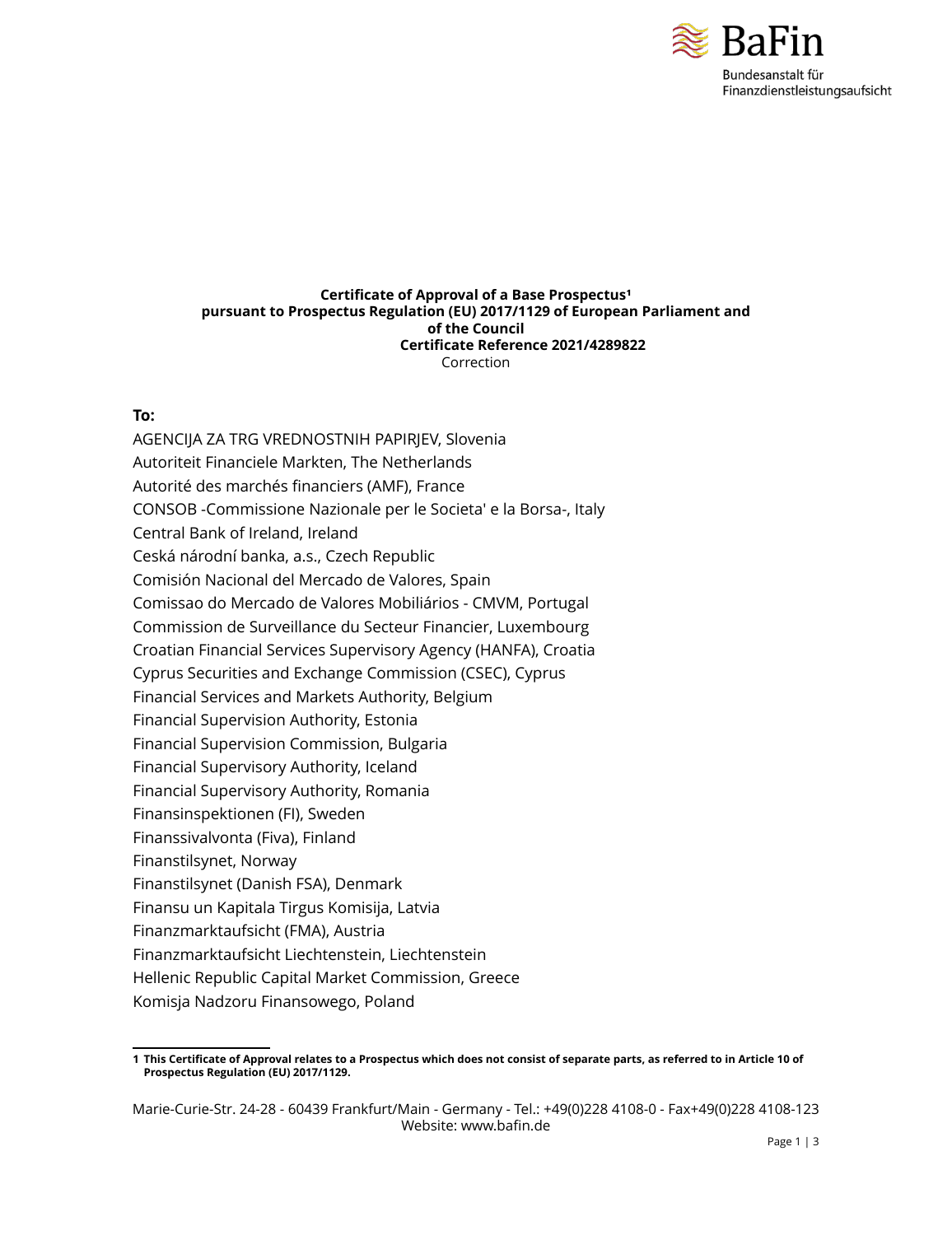

Lietuvos Bankas, Lithuania Magyar Nemzeti Bank, Hungary Malta Financial Services Authority (MFSA), Malta Národná banka Slovenska, Slovakia

#### **From:**

## **Bundesanstalt für Finanzdienstleistungsaufsicht (BaFin)**

Federal Financial Supervisory Authority, Germany

We hereby certify that the Base Prospectus detailed below has been drawn up pursuant to Prospectus Regulation (EU) 2017/1129 of the European Parliament and of the Council and was approved by us on 2021-10-18.

**Name of Issuer(s):** Bitpanda Issuance GmbH

**LEI:** 98450091EDBK0A7DA884

**Registered Office(s):** Berlin

#### **Type of Securities (if applicable):**

Programme for the issuance of Bonds secured by Crypto-Assets [Prospectus Identifier: 38199988]

# **References to the annexes of Regulation EC 809/2004 according to which the prospectus was drawn up:**

Annex 6, Annex 14, Annex 15, Annex 17, Annex 22, Annex 28

#### **Name of the Guarantor(s) (if any):**

n.a.